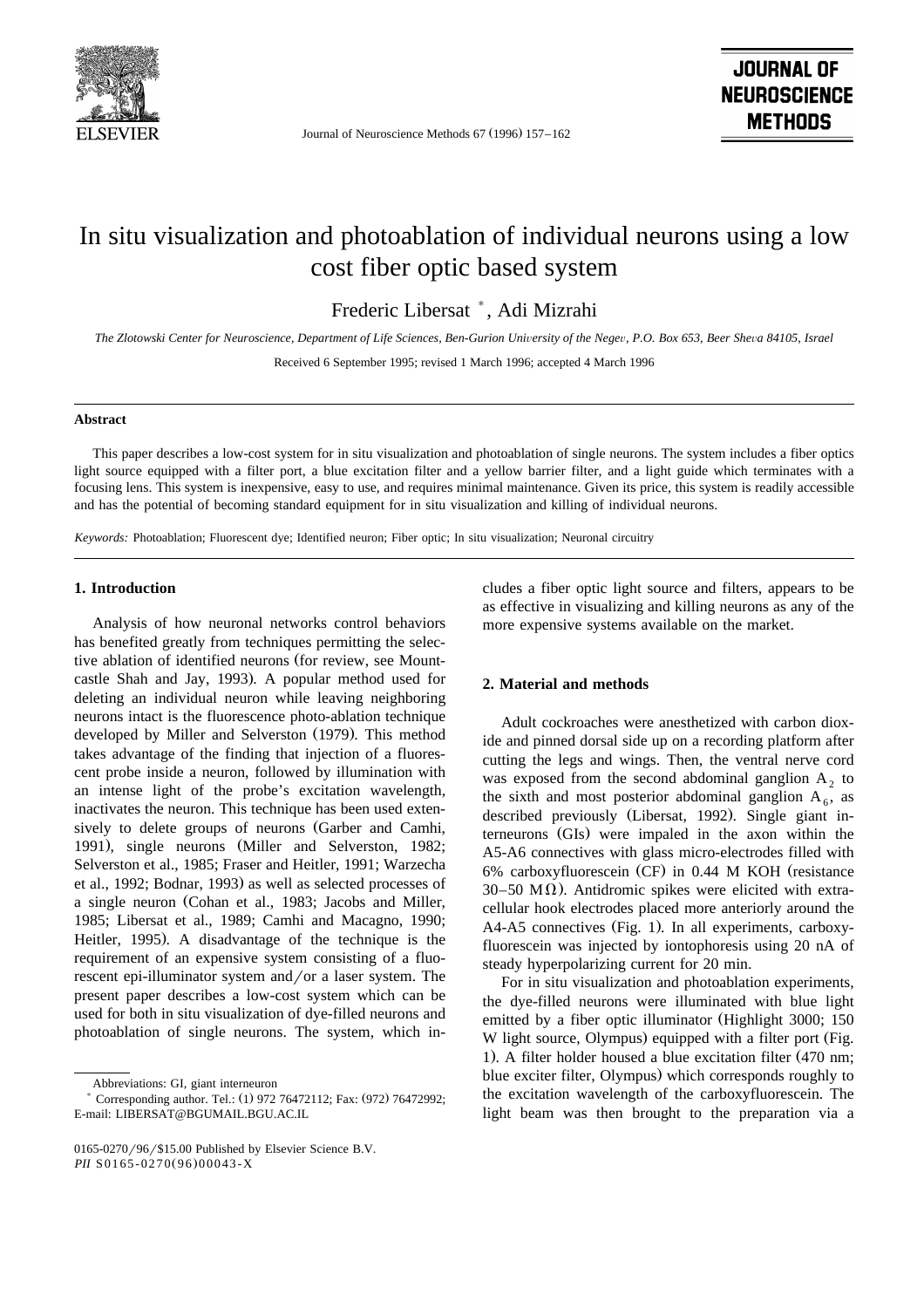

Fig. 1. The experimental setup. The animal is fixed dorsal side up, and the central nervous system is exposed after removing the cuticle and the digestive system. 1, light source; 2, filter holder with blue excitation filter or yellow barrier filter inserted into the filter port. 3, light guide; 4, focussing lens. 5, oculars with yellow filters; 6, intracellular recording of GI's axon; 7, extracellular recording of GIs' axons in the nerve cord; 8, wind stimulator.

universal light guide which terminated with a goose neck (Inspection Light Guide; 1800 mm, fiber bundle  $d = 5.5$ ) mm; Volpi). This goose neck was clamped on a magnetic base, permitting orientation of the light spot. A lens focussed the emerging blue light to a spot diameter of roughly 1 cm at a focal distance of 5 cm (focussing lens for fiber bundle, Olympus). The preparation was viewed through a zoom stereo dissecting trinocular microscope (Olympus; SZ6045TR). Both eyepieces were opened by twisting the mounting rings to remove them from the eyepieces; a yellow barrier filter was mounted in each eyepiece (filter supplementary 20EO515-W22; 515 nm). An empty filter holder was also fitted with a yellow barrier filter to illuminate the preparation without exciting the carboxyfluorescein. Photomicrographs were taken with a 35 mm SLR camera (Olympus SC 35) through the trinocular microscope body equipped with a phototube (SZ-PT) and a photoeyepiece (NFK 2.5X). The phototube was also fitted with a yellow barrier filter. This entire fiber optic system was assembled for roughly \$1500.

At the end of the experiment, the ganglion was removed, placed on a slide and the structure of the selected neuron was visualized in a solution of 50% glycerol-50% saline using a BH-2 Olympus epifluorescence microscope. The neuron was identified based on the morphology of its dendritic tree and the location of the cell body within the ganglion (Daley et al., 1981). In virtually every case, the identification of the neuron made previously under the trinocular microscope illuminated with the highlight source with the blue filter was confirmed under the compound microscope.

#### **3. Results**

#### *3.1. Visualization of neurons*

All impaled giant interneurons could be identified in situ providing that the dye was injected in the axon close enough to the ganglion which houses the cell body and dendrites. Fig. 2 shows the structure of a neuron which was injected in its axon within the A5-A6 connectives. In situ, the fine structure of the neuron's dendritic arborization cannot be observed in great detail (Fig. 2B). This is due, in part, to the partial opacity of the tissue, which at this point has not been processed for histology. However, the location of the cell body, the axon and the general outline of the dendritic area of the neuron are seen clearly enough to permit identification of the neuron. Also, these anatomical features provide potential targets for additional intracellular impalement. For instance, this cell was identified as GI2 based on the location and morphology of its dendritic tree and the location of the cell body within the ganglion (Daley et al., 1981). This was later confirmed after treating the tissue in a glycerol-saline solution and observing the whole mount of the ganglion under an epifluorescence compound microscope (Fig. 2C).

#### *3.2. The photoablation procedure*

After injection, the dye-filled neuron was illuminated with the blue light emitted by the fiber optic system. The filled neuron exhibited the characteristic signs of ablation within roughly 0.5–6.5 min depending on the intensity of the fill. For instance, Fig. 3A shows the synaptic evoked response of a GI6 to a brief calibrated wind stimulus. Thereafter, the neuron started to produce spontaneous bursts of action potentials (Fig. 3A,B), and always gave a long-lasting high-frequency injury response before losing its resting membrane potential (Fig. 3A,C). After death, it was not possible to evoke any active membrane response with the wind stimulus. Fig. 4A shows in greater detail the broadening of the action potential in a different GI during the photoinactivation. The action potential evoked by antidromic stimulation first broadened, developing a longer repolarizing phase. Then, the membrane potential failed to repolarize rapidly during the action potential and began to show small amplitude oscillations until finally it remained at zero potential. As a control experiment, a GI was filled with carboxyfluorescein and illuminated with maximum light intensity after inserting the yellow barrier filter. Neither the dye nor the high-intensity illumination with yellow light had any effect on the cell membrane potential, the action potential or the wind-evoked response of the GI  $(n = 4,$  illumination time  $> 10$  min, data not shown). To calibrate the photoablation fiber optic system, the time of death was measured from the beginning of the blue illumi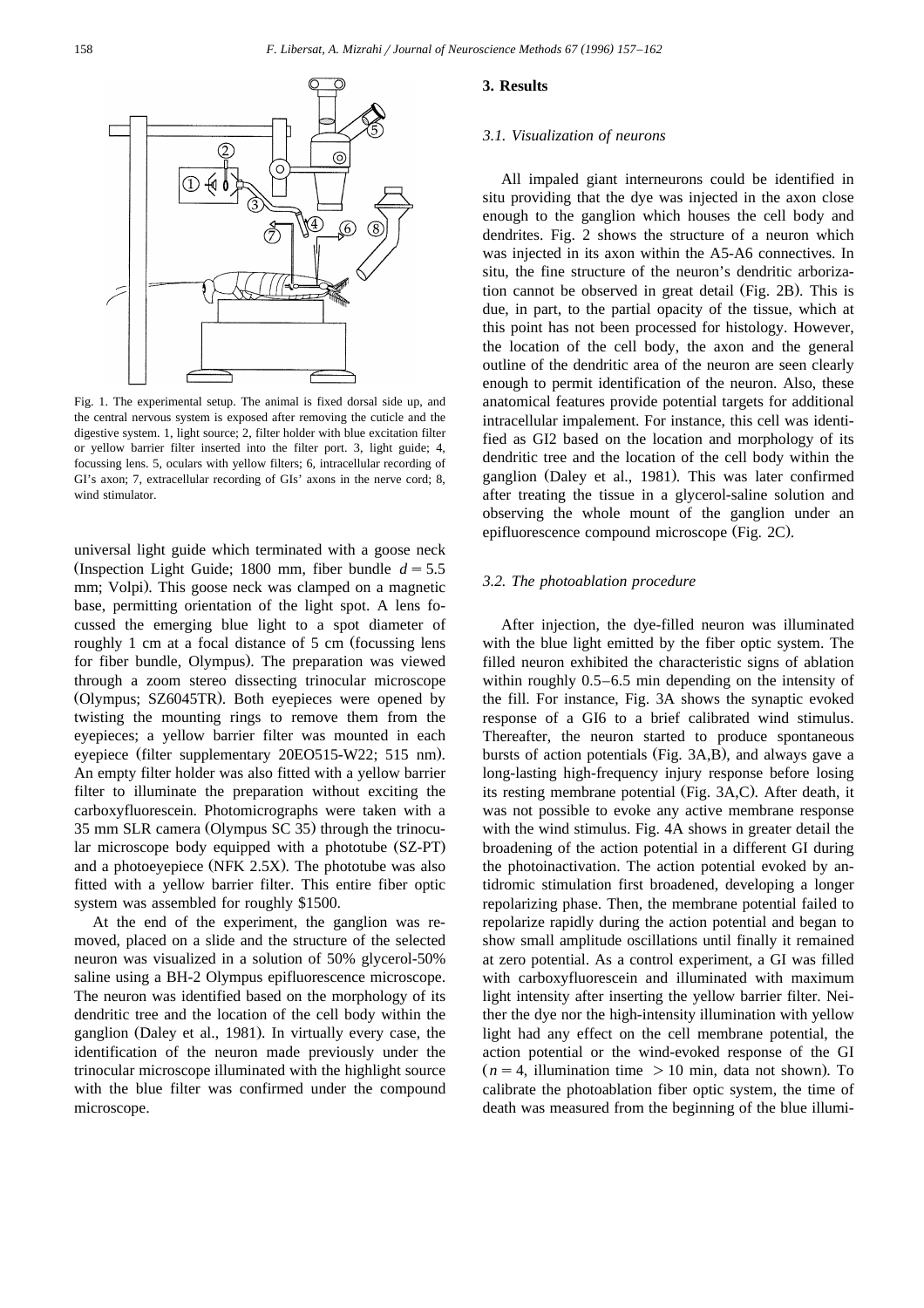nation until the loss of resting membrane potential in 31 neurons (Fig. 4B). The time of death was  $140 + 86$  s  $(mean + SD)$ . The maximum time of illumination necessary to photoablate a GI was 6.5 min.

## *3.3. Using the fiber optic system for studying cell-cell interactions*

The photoablation technique using lasers and epifluorescent attachment has been used to study cell-cell interactions in small neuronal networks (Miller and Selverston, 1982; Selverston et al., 1985; Bodnar, 1993). To study network connectivity, we examined cell-cell interactions in the well-known cockroach escape neuronal network using our fiber optic system. In cockroaches, a group of giant interneurons controls the initiation of the cockroach escape response, a highly directional behavior (Camhi, 1984). Each GI shows a specific wind-receptive field and thus, specifies a given wind angle (Kolton and Camhi, 1995). In this experiment, we tested whether the GIs' directional response is strictly due to the specific pattern of synaptic inputs from the wind-sensitive receptors or also due to specific interactions among the GIs themselves. Because the dendritic arborizations of these neurons overlap consid-



Fig. 2. In vivo visualization of a neuron. (A) Photomicrograph of the abdominal posterior portion of the body cavity viewed through the stereomicroscope under yellow light illumination with the fiber optic system. This shows the outline of the last abdominal ganglion housing the carboxyfluorescein filled neuron (calibration bar: 0.5 mm). (B) Photomicrograph of the same area as A but after inserting the blue excitation filter. The blue light excites the intracellular carboxyfluorescein and reveals the structure of the neuron including the soma (1), the axon (2) and the dendritic area (3). Based on these three features of the neuron, it can be identified as a putative GI2. (C) Photomicrograph of the same preparation as viewed through the compound microscope which confirms the in situ identification of GI2 (calibration: 50  $\mu$ m).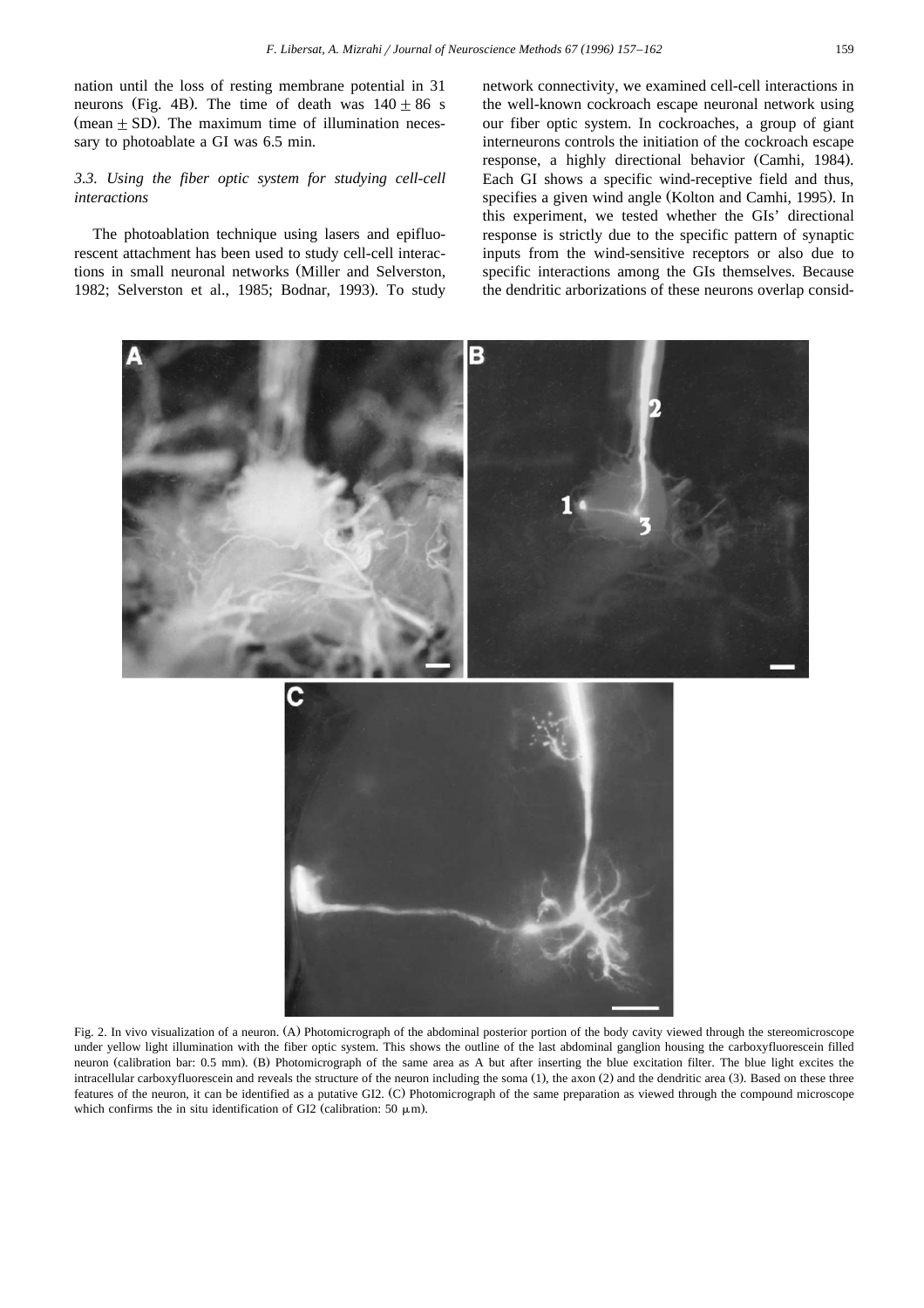erably in the abdominal ganglion A6 (Daley et al., 1981), it is reasonable to suspect that they may interact here. However, because of this overlap, a double penetration of the two neurons is rather difficult. As an alternative, one could kill one GI of a given pair while simultaneously measuring the changes in the wind sensitivity of the remaining GI.

Fig. 5 shows one such experiment. The right GI5 was impaled with a glass micro-electrode and injected with carboxyfluorescein. Then, using the same procedure, the right GI7 was impaled. The wind-evoked response of GI7 was quantified by delivering a calibrated wind stimulus of fixed velocity every 20 s (Fig.  $5A$ ). Roughly after the tenth trial, GI5 was photoablated while continuously monitoring the wind-evoked response of the impaled GI7. The timing of GI5's death was monitored on the extracellular recording, as a dying neuron produces a long-lasting burst of action potentials during the photoablation process (Fig. 5B). The measurement of the wind response of GI7 continued after removing GI5 (Fig. 5C). This suggests that GI5

and GI7 of the same side are not interacting in A6. When sampling other GI pairs (GI5-GI6; GI5-GI7; GI6-GI7), we found no detectable supra-threshold connections (Fig. 5D;  $p > 0.05$ ; two-way ANOVA).

## **4. Discussion**

Fluorescent markers have been used not only to visualize individual neurons, but also to remove these from a network. Visualization and/or photoablation of neurons in situ typically involves expensive equipment. The simplest system consists of a laser connected to a fiber light guide (Reichert and Krenz, 1986). Another more complete system includes an epifluorescent attachment allowing the operator to illuminate the tissue with low light levels using a mercury arc lamp. Once the target is identified, the laser then performs the photoablation (Jacobs and Miller, 1985). Unfortunately, the epifluorescent attachment is no longer commercially available. Lasers generally are expensive,



Fig. 3. Disappearance of the action potential and resting potential during cell death. (A) A wind stimulus (arrows) elicits a response of a GI6 (top trace) and a short burst of spikes on the extracellular recording of the nerve cord (bottom trace). The process of cell death starts after the wind stimulus and consists at the beginning, of short bursts of action potentials recorded both intracellularly (top trace) and extracellularly (bottom trace). Then, before depolarizing to zero, the neuron fires a high-frequency burst of action potentials. After cell death, the wind stimulus (arrows) does not evoke a response in GI6 but still produces a burst of spikes recorded on the nerve cord. 1 and 2 indicate the portions of the recording which have been expanded in time in B and C.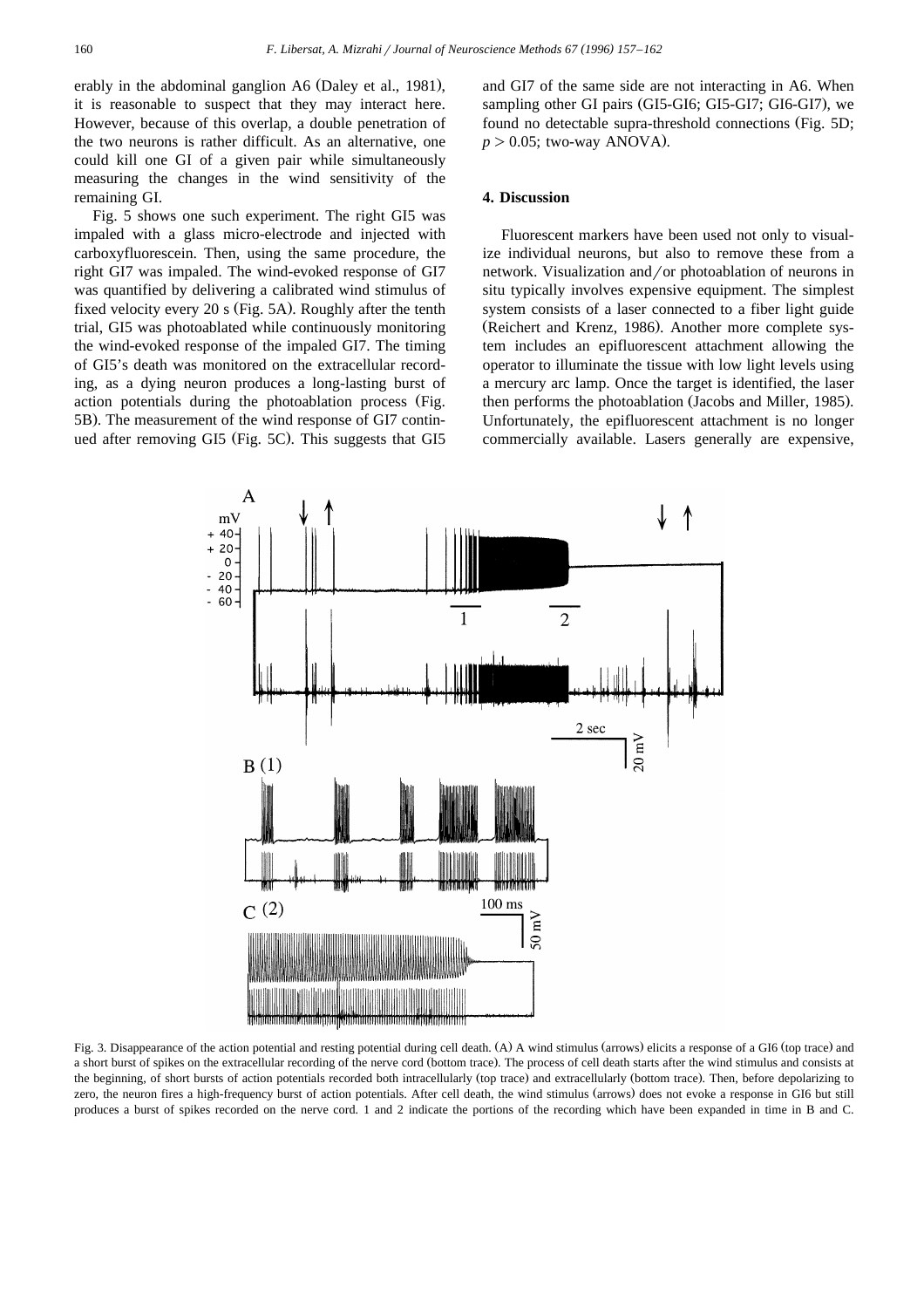requiring maintenance, and often provide only a single wavelength. The system described in this report permits in situ visualization and photoablation of individual neurons with considerable advantages:  $(1)$  the system is inexpensive enough to become a standard piece of equipment in most laboratories;  $(2)$  it requires minimal maintenance;  $(3)$ it provides fluorescence filters for blue or green excitation at 470 and 530 nm, respectively, for different fluorescent markers. Despite its simplicity, this system can be used effectively for photoablating neurons in less than 4 min, i.e., within the same time range for photoablating neurons



Fig. 4. Changes in the shape of the action potential during cell death and time of illumination required to kill cells.  $(A)$  The action potential (top trace) is elicited by antidromic stimulation of the nerve cord (pulse on the bottom trace). The subscript 't' is the time (in min) after the onset of the illumination. Six sweeps taken at different time intervals are shown. (B) Most neurons are photoablated after 2.5 min of blue light illumination. The maximal time of illumination required to kill a given neuron is 6.5 min.



Fig. 5. Interactions between cockroach giant interneurons studied with photoablation. (A) Response of a right GI7 to a wind puff (the pulse indicates the onset of the wind) after right GI5 has been injected with carboxyfluorescein but before it is ablated; CORD: extracellular recording of the cord.  $(B)$  Response of this rGI7 to a wind puff during rGI5's ablation (notice the injury tonic firing of GI5 on the nerve cord recording). (C) After GI5's ablation, the number of GI7 action potentials does not change. (D) Histogram summarizing the results of 13 tested pairs of GIs. The number of wind-evoked action potentials before (control) and after photoablating one of a given GI pair is measured. Each bar represents the percentage of the control response of a given GI after ablating another GI.

using an epifluorescence compound microscope (i.e. 4 min; Camhi and Macagno, 1990) or the fluorescent epi-illuminator mounted on a microscope (i.e. 9 min; Libersat et al., 1989). This is longer, however, than the time required for a laser system  $(10 \text{ s to } 1.5 \text{ min}$  depending on the light intensity; Selverston et al., 1985).